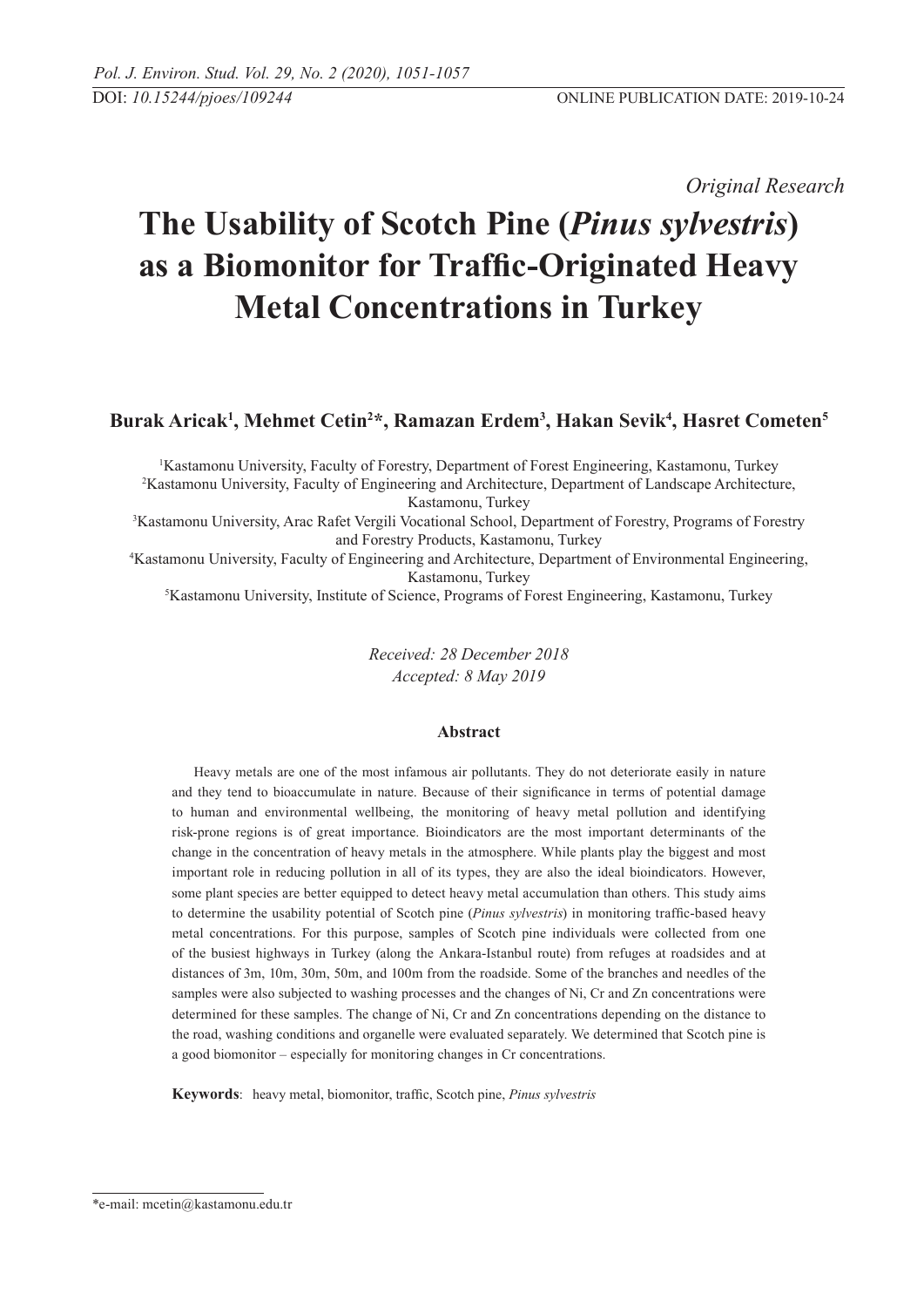## **Introduction**

The population of the world has increased more than ever in the last 150 years, and this increase combined with the rural-urban emigration has caused an extreme population density in cities [1-3]. It is estimated that 60-90% of the world's population will live in urban areas by 2030 [4].

Increasing population in urban centers, developing industry and technological developments have caused environmental pollution, which has become one of the biggest problems of the modern world [5-10]. It is stated that approximately 6.5 million people die every year due to air pollution. It has been reported that even in Turkey – which is considered one of the countries with the least amount of air pollution – 29,000 people died of air pollution-related causes in 2016 [11].

Heavy metals are one of the main culprits for causing air pollution. Although micronutrients such as Mn, Zn, Cr, Cu, Fe, and Ni are necessary for living organisms, including plants, they can cause harmful effects at high levels. Metals such as Hg, Cd, As and Pb have serious toxic impacts on organisms – even at low levels [12-14]. In addition, heavy metals do not deteriorate easily in nature and tend to bioaccumulate [4, 10, 13].

It is known that vehicles have a significant share in increasing the heavy metal pollution. The biggest sources of heavy metal emissions are industrial activities and traffic [12, 15]. It has been determined in many studies that there is a significant relationship between traffic density and heavy metal pollution. It has been determined that there is an exact correlation between the amount of some heavy metal concentrations in plant leaves and the distance of the plant to the traffic source [4, 13, 16].

Monitoring heavy metal pollution and identifying risk-prone regions is of great importance. Plants accumulate some of the heavy metals in their bodies via soil or air; and by determining the level of this accumulation, data on heavy metal pollution in soil or air can be obtained [4, 12]. Therefore, the leaves of large plants [16-19], body shells [20], woods [21] and fruits [22] are used as biomonitors.

However, different heavy metals can accumulate at different levels in organelles. Therefore, it is very important to determine the level of each heavy metal accumulation in different organelles, and to use these plants and organelles as biomonitors in order to obtain more reliable results from research. This study aimed to determine the change of some heavy metals in *Pinus sylvestris* depending on the plant organelle and the distance from the main road where the traffic is heavy.

#### **Materials and Methods**

Our study was carried out on samples collected from Scotch pine (*Pinus sylvestris*) trees on the highway between Kaynaşlı Disrict of Düzce and Bolu. The highway we chose is one of the busiest highways in Turkey. The samples were collected from the branches that were on the highway side of the trees. The Scotch pine individuals were selected on a specific direction on the highway between Kaynaşlı District of Düzce Province and Bolu Province from the refuge, roadside and at 3 m, 10 m, 30 m, 50 m and 100 m distances. The 50 cm length of the branch samples collected from the roadside parts of seven Scotch pines constitutes the materials of this study.

Samples brought to the laboratory were first divided into groups and some of the samples were washed. The samples were then separated into organelles and the bark of the wood was peeled. Washed needles, unwashed needles, washed bark, unwashed bark and wood samples were obtained. The samples were labeled and kept for 15 days until they got air dried. Air-dried samples were put in glass containers and dried in a drying oven at 50°C for one week.

The dried samples were pulverized by a steel blender in the laboratory. The pulverized samples were made to weigh 2 gr each in 10 ml concentrated  $HNO<sub>3</sub>$  at room temperature for 1 day in the fume cupboard, and then boiled at 180ºC for 1 hour. 20 ml of distilled water were added to the prepared solutions and the solutions were filtered through a 45 µm filter paper. The prepared solutions were numbered in order to prevent any mixups and prepared for analysis. In the solutions obtained from the filtrate, heavy metal analysis was performed with a GBC Integra XL ICSDS-270 ICP-OES device.

The obtained data were evaluated with the help of the SPSS package program, variance analysis was applied to the data and homogeneous groups were obtained by applying the Duncan test to the values having at least 95% confidence level differences statistically. The obtained data was simplified and tabulated and interpreted.

# **Results and Discussion**

The change in Ni concentration due to organelle and distance to the traffic source was determined separately, and F value and significance level obtained by variance analysis and homogeneous groups resulting from Duncan test are shown in Table 1.

As the result of variance analysis we determined that the change of Ni concentration was significant at 99.9% confidence level for all factors. When the change of Ni concentration due to distance was examined, no significant change was observed in proportion to distance. For example, in the unwashed needle samples, the highest values were obtained in the samples that were collected from closest and furthest distance to the road. A similar situation was also noticeable in wood samples. The lowest values were obtained from the samples that were collected from the roadside and the longest distances.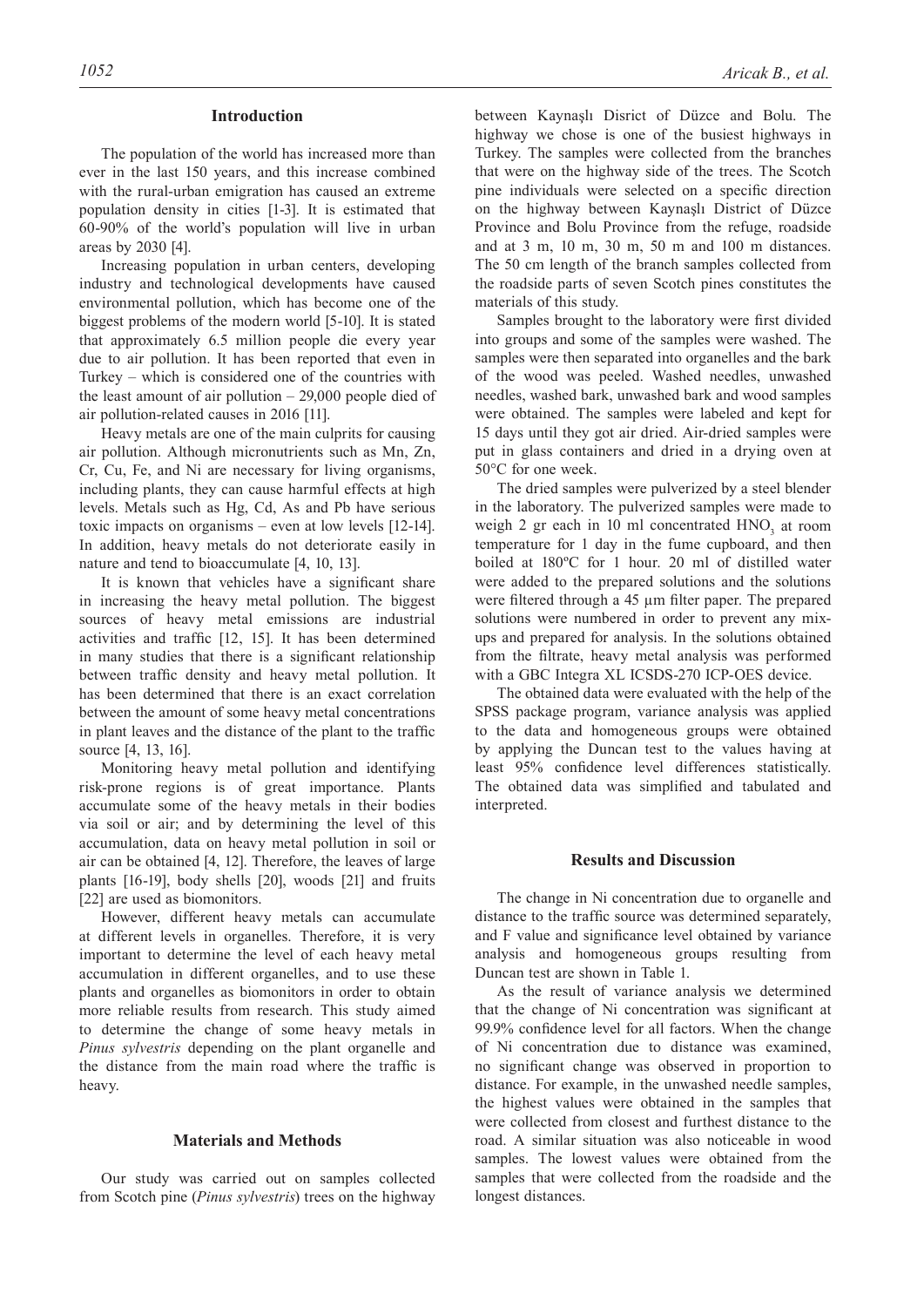| <b>Distance</b> | Needle     |                     | <b>Bark</b> |            |            |             |
|-----------------|------------|---------------------|-------------|------------|------------|-------------|
|                 | Washed     | Unwashed            | Washed      | Unwashed   | Wood       | F Value     |
| $\mathbf{0}$    | 1015,2 Bd  | 2394,3 De           | 939,3 Ab    | 1597,0 Cd  | 1039.8 Bc  | 1737.837*** |
|                 | 345,7 Aabc | 674.3 Bb            | 924,7 Cb    | 1143,7Dc   | $306.1$ Aa | 54,897***   |
| 3               | 550,7 Ac   | $6793,6 \text{ Eg}$ | 4316,6 Dd   | 973,6 Bb   | 1294,5 Cd  | 7462,612*** |
| 10              | 220,7 Aab  | 197,6 Aa            | 1236,8 Cc   | 1695,0 De  | 1073.2 Bc  | 240.999***  |
| 30              | 137.7 Aa   | 1647,8 Cd           | 599,5 Ba    | 745,2 Ba   | 2425,1 De  | 354,015***  |
| 50              | 386,6 Abc  | 959,9 Bc            | 568,2 Aa    | 1706,0 Ce  | 4446,2 Df  | 559.206***  |
| 100             | 1871,4 De  | 2394,3 Df           | 1128,0 Bc   | 1612,9 Cd  | 540,5 Ab   | 88.828***   |
|                 | 78.558***  | 2968.363***         | 1102.578*** | 219.551*** | 614.329*** |             |

Table 1. Change of Ni concentration depending on organelle and distance from the road.

When the changes of the Ni concentration depending on organelles were examined, the difference between the washed and unwashed samples was noteworthy. Concentrations in washed samples in almost all samples on both needles and barks were lower than the concentrations in the unwashed samples. The organelle and distance-related changes of Cr concentrations in organelles were determined separately and mean values, F value and significance level obtained as a result of analysis of variance and homogeneous groups as a result of Duncan test are given in Table 2.

We determined that the change of Cr concentration was significant at 99.9% confidence level for all factors. When the change of Cr concentration depending on distance was examined, it was seen that the amount of Cr concentration decreases in most of the samples as distance increases. When the values obtained from 50 and 100 m distances, which were the furthest distances, were examined it was seen that the majority of the data were in the first homogeneous group as a result of Duncan test.

When the change of Cr concentration depending on the organelle was examined, we noted that all the

wood samples take place in the first homogenous group resulting from Duncan test. Therefore, the lowest values were obtained in wood samples. Moreover, the difference between wood and other organelles can be five times more in the samples taken from the same branch. It is also noteworthy that the values obtained from the bark were significantly higher than the values obtained from the needles.

The organelle and distance-related changes of Zn concentrations in organelles were determined separately and mean values, F value and significance level obtained as a result of analysis of variance and homogeneous groups as a result of Duncan test are given in Table 3.

As a result of the variance analysis, we determined that the change of Zn concentration depending on distance and organelle was significant at least at 95% confidence level for all factors. When the change of Zn concentration due to distance was examined, no significant change was observed in proportion to distance. From the needles, the lowest and highest values of washed samples were obtained at the nearest distance to the road, while the lowest values of unwashed samples were also obtained at the nearest distance to

|                 | Needle      |           | <b>Bark</b> |             |           |              |
|-----------------|-------------|-----------|-------------|-------------|-----------|--------------|
| <b>Distance</b> | Washed      | Unwashed  | Washed      | Unwashed    | Wood      | F Value      |
| $\overline{0}$  | 419,3 Ac    | 508,9 Bc  | 1355,8 Dc   | 1443,7 Ce   | 414.2Ab   | 449,106***   |
|                 | 323.3 Ab    | 536,8 Bc  | 1093.5 Cb   | 1165,0 Cd   | 244,0 Aa  | $103.365***$ |
| 3               | 438,2 Bc    | 541,0 Cc  | 677,1 Da    | 849.7 Ebc   | 265,2 Aa  | 69.784***    |
| 10              | 282,0 Aab   | 418,2 Bb  | 1428,7 Dc   | 1210,0 Cd   | 285,7 Aa  | 757,441***   |
| 30              | 278,3 Aab   | 275,8 Aa  | 717,6 Ba    | 701,9 Ba    | 284,3 Aa  | $46.041***$  |
| 50              | 241,4 Aa    | 585,6 Bc  | 705,0 BCa   | 769,1 Cab   | 365,7 Ab  | 28,742***    |
| 100             | 274,9 Aab   | 395,7 Ab  | 585,5 Ba    | 932.5 Cc    | 274,7 Aa  | 49.678***    |
|                 | $15.763***$ | 13.235*** | 58.617***   | $34.260***$ | 14.426*** |              |

Table 2. Change of Cr concentration depending on organelle and distance.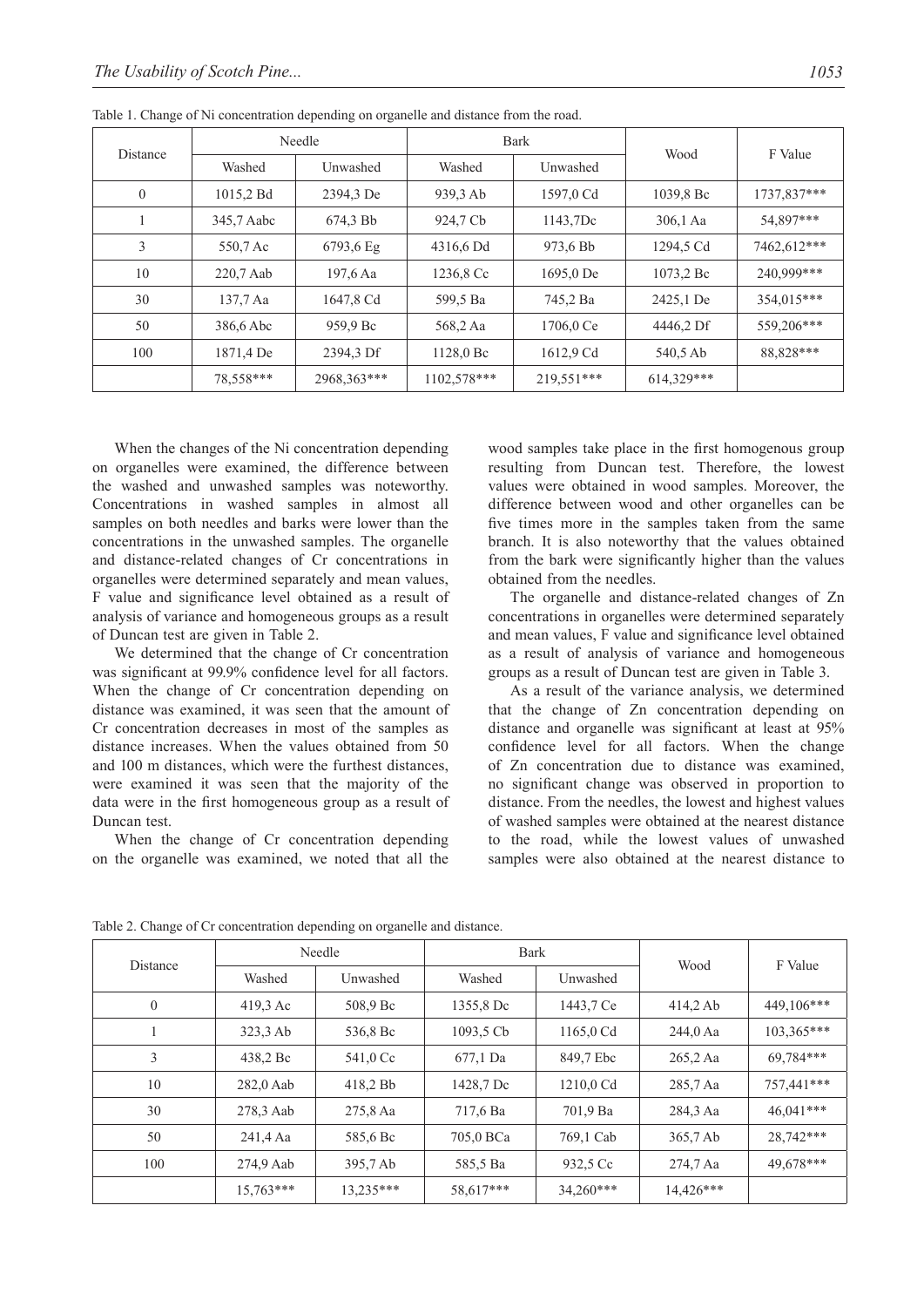| <b>Distance</b> | Needle       |             | <b>Bark</b> |                   | Wood                | F Value      |
|-----------------|--------------|-------------|-------------|-------------------|---------------------|--------------|
|                 | Washed       | Unwashed    | Washed      | Unwashed          |                     |              |
| $\theta$        | $5.2$ Aa     | $12.5$ Ba   | $27.9$ Db   | 42.6 Ef           | 13.3 Cc             | 83799,042*** |
|                 | 30,1 Bf      | 34,6Cg      | 39,4Dc      | 49.7 <sub>g</sub> | $11.3$ Ab           | 10150,938*** |
| 3               | 22.5 Cc      | 22.5 Cc     | 19,2 Ba     | $25.1$ Db         | $17.6\,\mathrm{Af}$ | 758.679***   |
| 10              | 44,5 Eg      | 31.5 Be     | 39.5 Dc     | 35,9 Ce           | 13.6 Ad             | 11907,906*** |
| 30              | $22.1$ Db    | 23.9 Ed     | 18,4 Ca     | 17,2 Ba           | $16.1$ Ae           | 1829,296***  |
| 50              | 24,8 Cd      | 20.7Bb      | 27.5 Eb     | $25.6$ Dc         | $8.7$ Aa            | 6571,769***  |
| 100             | 27,4 BCe     | 33,7 Cf     | 18.9 Aa     | 31,6 Cd           | $21,3$ ABg          | $6.997**$    |
|                 | 12146,249*** | 8886,543*** | 20.422***   | 15090,224***      | 3441.771***         |              |

Table 3. Change of Zn concentration depending on organelle and distance.

the road. A similar situation is also noticeable in wood samples. The highest and lowest values of wood samples were obtained at the longest distances to the road.

As for the organelle-related change of Zn concentration, it is noteworthy that almost all of the wood samples were in the first homogenous group resulting from Duncan test. In addition, the concentration of Zn measured in most of the unwashed samples is higher than that measured in the washed samples.

Ni, one of the elements examined within the scope of the study, is a carcinogenic element for mammals and other animals [12, 23]. Ni is used in coal, petroleum, steel, alloy production, galvanization and the electronics industry [24]. As a result of the study, it was determined that the concentration of Ni on unwashed samples was higher than the concentrations on washed samples in both needle and bark samples. This situation has also been revealed in various studies because heavy metals can hold on to various particles in the atmosphere after spreading [11, 12]. Thus, the heavy metal concentrations on unwashed samples are measured higher compared to the washed samples due to the higher amount of particulate matter on these samples [25].

In this study and similar to former studies, it was determined that Ni concentration in plant organelles can reach up to 4446 ppb. Turkyilmaz et al. [19] stated that Ni concentrations in plant organelles were 4,381 ppm in the non-traffic areas, 5,840 ppm in areas with low dense traffic and up to 10,745 ppm in areas with heavy traffic. Mossi [25] revealed that Ni concentrations in *Buxus sempervirens* reached up to 1639.1 ppb; while Turkyilmaz et al. [19] calculated 4,571 ppm in *Tilia tomentosa*, 4,746 ppm in *Eleagnus angustifolia*, 5,224 ppm in *Ailanthus altissima* and 13,413 ppm in *Prunus cerasifera.* 

However, it has been revealed that the Ni concentration is lower in coniferous species. Mossi [25] stated that Ni concentration was 801,7 ppb in *Juniperus sabina* while Turkyilmaz et al. [13] calculated 225,3 ppb in *Pinus sylvestris*, 312.4 ppb in *Pinus nigra*, 566 ppb in *Picea pungens* and 1119.2 ppb in *Abies bornmülleriana*.

And as for the highest values of Ni concentrations they calculated 1801 ppb in 3-year-old needles of *Abies bornmülleriana.* According to these results, it can be said that the value obtained in our study is quite high compared to the results obtained from coniferous species in previous studies.

Cr, one of the heavy metals subjected to this study, is among the most toxic heavy metals in terms of potential toxicities and exposure to living organisms [12, 26]. Asthma attacks can be seen in people who show allergy to chromium, as well as nasal bleeding, nasal discharge, itching and upper respiratory tract perforations in case they take this heavy metal into their body through the air [24]. The dry matter in plants is also toxic to many tall plants at 100 mg / kg [24]. Non-essential metals such as Cr may enter the leaves of the plant through leaf transfer [27].

As a result of the study, we determined that the amount of Cr concentration in plants varies depending on the distance of plants to the traffic source. Therefore, the concentration of Cr increases in regions where traffic density increases. Similar results were obtained in many studies. Turkyilmaz et al. [19] indicated that the concentration of Cr increased up to 23,716 ppm in the areas with heavy traffic while it was 16,595 ppm in on-traffic areas. Sawidis et al., [20] stated that the Cr concentrations in the control group of *Platanus orientalis*  leaves were calculated as 0,227 µg/g in Salzburg, 0,404 µg/g in Belgrade and 0,558 µg/g in Thessaloniki, while reaching up to 0,388  $\mu$ g/g in Salzburg, 0,472 µg/g in Belgrade and 0,621 µg/g in Thessaloniki in samples that were collected from contaminated regions. Similarly, they stated that the Cr concentration amount in control group of *Pinus nigra* leaves was calculated as 0,386 µg/g in Salzburg, 0,333 µg/g in Belgrade and 0,621 µg/g in Thessaloniki; while it reached up to 0,423 µg/g in Salzburg, 0,576 µg/g in Belgrade and 0,661 µg/g in Thessaloniki in samples that were collected from contaminated regions [28].

Within our study it has been determined that the amount of Cr concentration varies significantly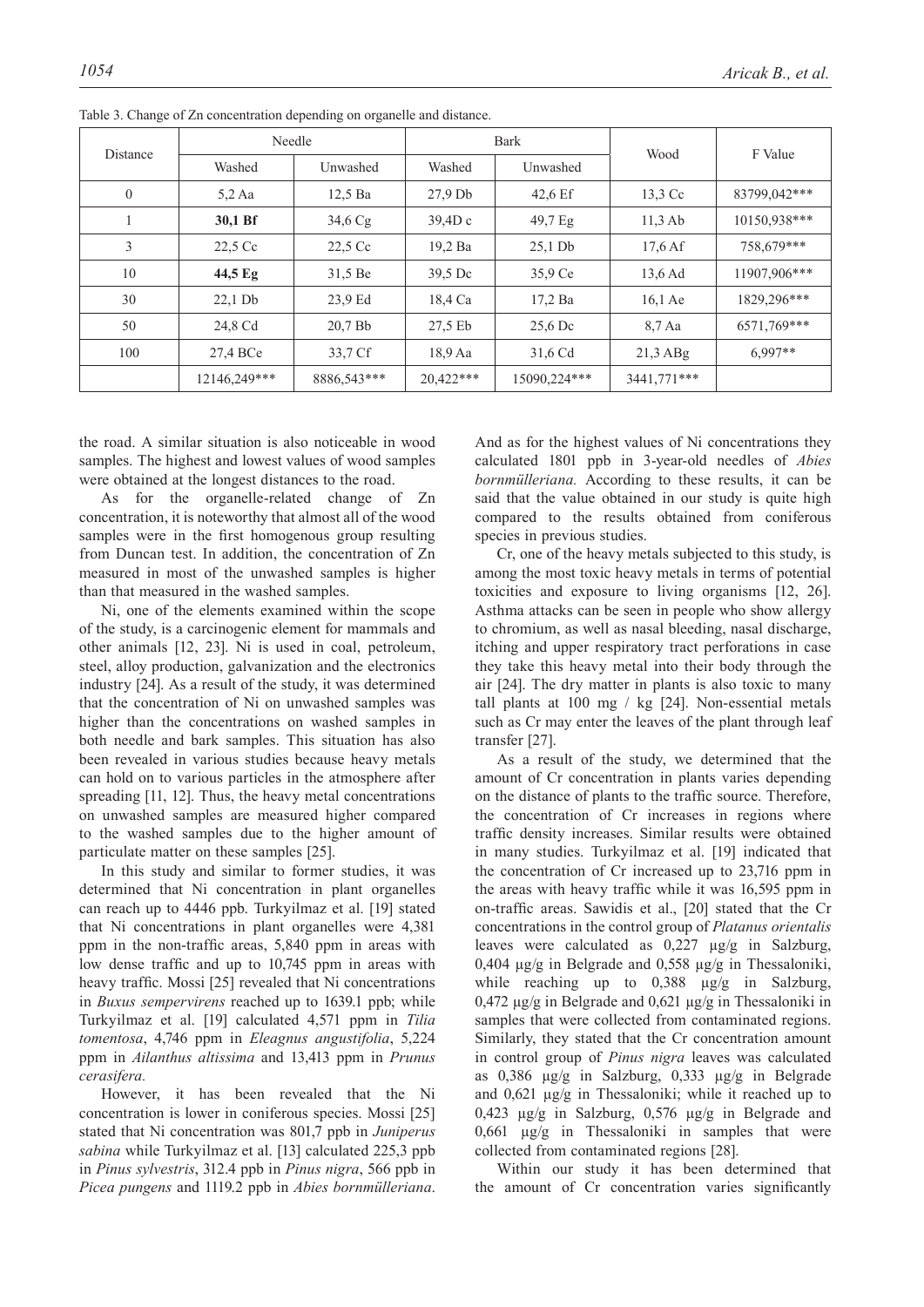depending on plant organelle, and the amount of Cr concentration in wood samples were very low so that even in the samples that were collected from the same branch, the difference between the amount of Cr concentrations of other organelles were five times more than the amount calculated in wood samples. Apart from this, the values obtained from the bark samples were noticeably higher that the values obtained from the needle samples.

Cr is reported as one of the elements of which the concentration amounts in plants differ most depending on species and organelle [25]. Turkyilmaz et al. [21] reported that the difference between the amount of Cr concentration in wood and bark is almost 9 times greater. Mossi (2018) revealed that the Cr concentration calculated in leaves was approximately 1,44 times more than the amount calculated in branches. Cr concentration was determined to rise up to 1443 ppb in unwashed bark samples. In the study of Mossi [25], while Cr concentration in *Eonymus japonica* was calculated as 846.2 ppb; it was found to increase up to 2330.9 ppb in *Juniperus sabina*.

Zn, another heavy metal subjected to this study, is an essential element for humans, animals and plants [29]. Zn is involved in protein and carbohydrate synthesis in plants. In addition, it is effective on biological membrane stability as well as enzyme activation, photosynthesis and respiratory activities. Therefore, it directly affects the quantity and quality of the plant product [23].

Although Zn is involved in many vital functions in human and animal organisms, it is toxic in high amounts [25]. Zn is used in many fields such as cosmetics, paints, inks, copy papers, linoleum, rubber, and the metal industry in metal coatings and alloys in industry. It reaches the soil through wastewater released from intensive industrial areas, and through acid rain and sewage water. The observed Zn toxicities usually start after 400 ppm. Root growth slows down, roots get thinner, young leaves get curled, chlorosis appears, cell growth and elongation get precluded, cell organelles get degraded and the synthesis of chlorophyll decreases [24].

According to the data obtained from the study, Zn concentration was determined to be lower in wood samples than in other organelles. Similar results have also been revealed in different studies. Turkyilmaz et al. [21] reported that the average Zn concentration measured in wood samples of *Acer platanoides* was 3.59 ppb, while this amount increased to 14.79 ppb in bark samples. Similar results were also obtained in different studies [4, 13, 14, 19, 21].

We also determined that the concentration of Zn measured in unwashed samples was higher than the amount measured in washed samples. Numerous studies have been conducted on the change of Zn concentration depending on plant organelle [19, 30], traffic density [31- 33], location [34-36] and plant species [4, 13].

In this study, we determined that the amount of Zn concentration in chosen plants increased up to

49.7 ppm. Similar values were obtained by previous studies. Mossi [25] states that the concentration of Zn reached up to 25,13 ppm in areas with heavy traffic. Similarly, Demirayak et al. [37] stated that they calculated Zn concentration in *L.vulgare*  leaves at a level of 70 ppm in Samsun; Tanushree et al. [38] reported 83 mg kg-1 of Zn concentration in *Morus alba,* 59 mg kg-1 in *Polyalthia longifolia*, 49 mg kg-1 in *Ficus bengalensis,* and 42 mg kg-1 in *Alstonia scholaris* in India. However, Aksoy and *Şahin* [39] reported the average amount of Zn concentration in unwashed leaf samples of *E. angustifolia* as 231,26 μgg-1 in industrial regions, 83,52 μgg<sup>-1</sup> in roadside regions,  $69,14$  μgg<sup>-1</sup> in a city center, 38,16  $\mu$ gg<sup>-1</sup> in suburbs and 22,08  $\mu$ gg<sup>-1</sup> in rural areas. Serbula et al. [40] determined that the amount of Zn concentration could reach up to  $192.7 \text{ mgkg}^{-1}$  in branches of *Robinia pseudoacacia.* Celik et al. [41] stated that they calculated the amount of Zn concentration in *Robinia pseudoacacia* L. samples that were collected from Denizli Province as  $456,88 \mu g g^{-1}$  in industrial regions, 456,88  $\mu$ g g<sup>-1</sup> in a city center, and 81,23  $\mu$ g g<sup>-1</sup> in suburbs.

Reducing environmental pollution has become an important agenda in today's urban life quality. Green areas, which are an important part of urban ecosystems, are important implementation tools because they reduce airborne pollution and thus increase quality of life. Various pollutants (industrial, domestic, traffic, etc.) exist in and around cities. Air pollution is quite high in urban roads, which are also open-green areas. The polluted gases in the air are 5-25 times and the dust concentration and particles are 10 times higher in urban areas than the surrounding rural areas [42, 43]. In developing cities of Turkey, while the number of vehicles involved into urban or suburban traffic is rising day by day, the traffic-related pollution has also started to increase [25] (Mossi, 2018). This negatively affects the quality of the environment and increases the importance of urban planting.

It has been determined in studies aimed at determining air pollution in cities that air pollution varies according to many factors such as traffic density, climate change, wind direction and precipitation [2, 44, 45]. Therefore, the concentration of heavy metals in the air may vary depending on many parameters. In order to monitor this change and to effectively use plants in order to reduce heavy metal concentrations, studies on this subject are of great importance.

### **Conclusions**

In the selection of the plants used in urban centers, visual qualities are generally prioritized and their functional uses are of secondary importance. However, plant species should be determined primarily by considering which plant species is more effective at performing the desired function.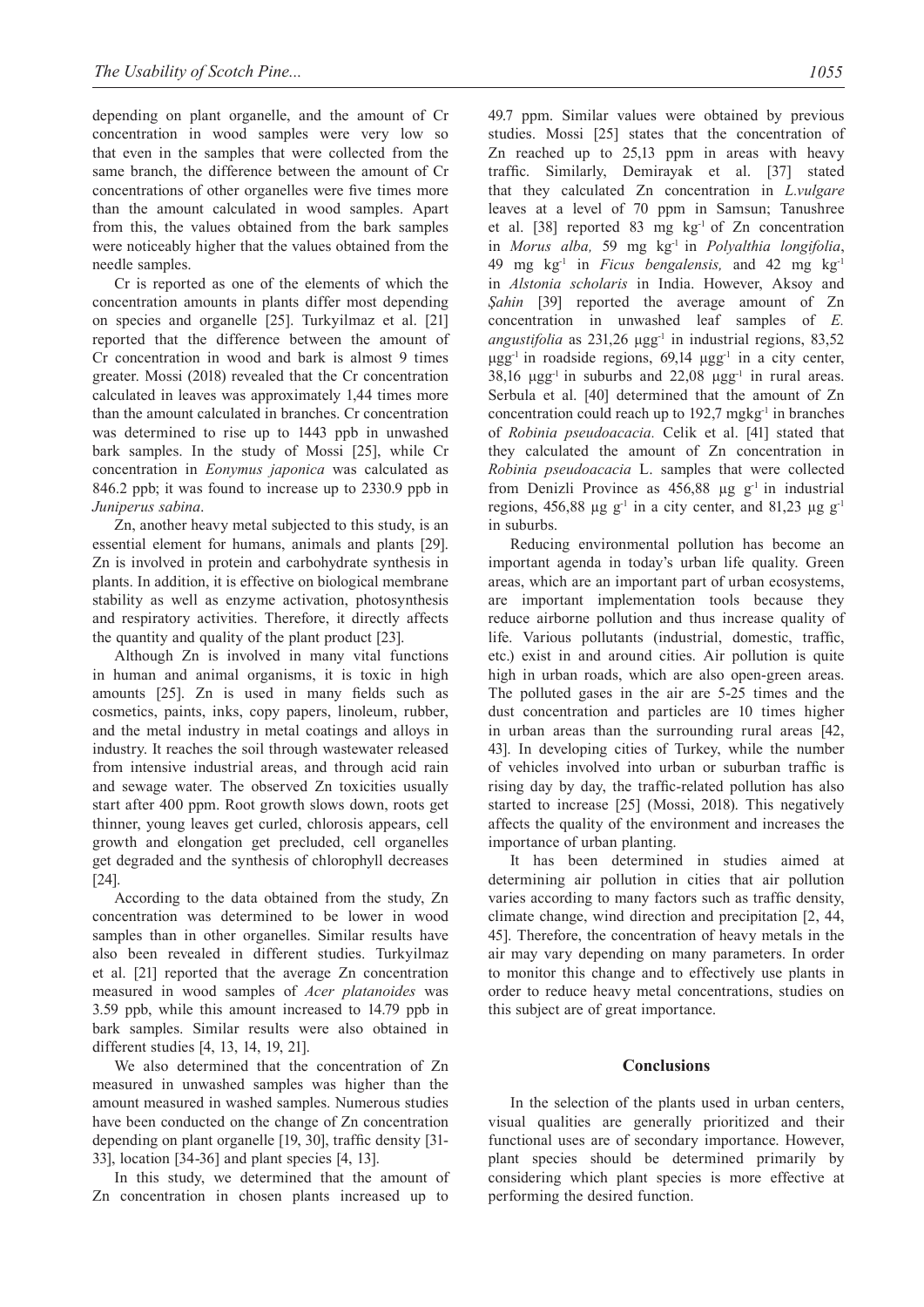Scotch pine is an appropriate plant species to use in urban plantations for being quite resistant even to cold climate conditions as well as being evergreen. Also, being an evergreen coniferous and of low maintenance, requiring a plant with low needs of soil and water makes this species a valuable landscape plant. In addition to all these advantages this study revealed that this species is a good biomonitor of Cr pollution.

Currently, air pollution in city centers is one of the most important problems of cities. Therefore carrying on this type of research by dissemination and diversification is of great importance in order to determine the most effective species for the removal of heavy metals from the air. Beside determining appropriate species for biomonitoring, organelle and air conditioning-based studies must also be conducted in order to reveal the heavy metal accumulation depending on plant organelle and air conditions in future studies.

# **Conflict of Interest**

The authors declare no conflict of interest.

#### **References**

- 1. ISINKARALAR O., ISINKARALAR K., EKIZLER A., ILKDOGAN C. Changes in the Amounts of  $CO<sub>2</sub>$  and Particulate Matter in Kastamonu Province Depending on Weather Conditions and Locations, Journal of Chemical, Biological and Physical Sciences, **7** (3), 643, **2017**.
- 2. CETIN M., SEVIK H., ISINKARALAR K. Changes in the Particulate Matter and  $CO<sub>2</sub>$  Concentrations Based on the Time and Weather Conditions: The Case of Kastamonu. Oxid. Commun., **40** (1-II), 477, **2017**.
- 3. ÇETIN N., MANSUROĞLU S., KALAYCI ÖNAÇ A. Xeriscaping Feasibility as an Urban Adaptation Method for Global Warming: A Case Study from Turkey. Pol. J. Environ. Stud., **27** (3), 1009, **2018**.
- 4. TURKYILMAZ A., CETIN M., SEVIK H., ISINKARALAR K., SALEH E.A.A. Variation of heavy metal accumulation in certain landscaping plants due to traffic density. Environment, Development and Sustainability, 1-14, DOI: https://doi.org/10.1007/s10668- 018-0296-7, **2018**.
- 5. GÜLGÜN B., GÜNEY M.A., AKTAŞ E., YAZICI K. Role of Landscape Architect in Interdıscıplinary Planing of Sustainable Cities. Journal of Environmental Protection and Ecology **15** (4), 1877, **2014**.
- 6. MUTLU E. The effects of lead-induced toxicity on metabolic biomarkers in common carp (*Cyprinus carpio* L.). Fresenius Environ Bull 25(5),1419–1427, **2016.**
- 7. MUTLU E., DEMIR T., YANIK T., ANCA SUTAN N. Determination of environmentally relevant water quality parameters in Serefiye Dam-Turkey. Fresenius Environ Bull **25 (**12), 5812, **2016**.
- 8. KAYA E., AGCA M., ADIGUZEL F., CETIN M. Spatial data analysis with R programming for environment. Human and Ecological Risk Assessment: An International Journal. https://doi.org/10.1080/10807039.2018.1470896, **2018**.
- 9. CETIN M., SEVIK H., CANTURK U., CAKIR C. Evaluation of the recreational potential of Kutahya urban

forest. Fresenius Environmental Bulletin. **27** (5), 2629, **2018**.

- 10. CETIN M., KALAYCI ONAC A., SEVIK H., SEN B. Temporal and regional change of some air pollution parameters in Bursa Air Quality, Atmosphere & Health (Air Qual Atmos Health) (2018). DOI: https://doi. org/10.1007/s11869-018-00657-6, **2018**.
- 11. SALEH, E.A.A. Determination of heavy metal accumulation in some landscape plants, Kastamonu University Institute of Science Department of Forest Engineering, Ph.D. Thesis, Kastamonu, Turkey, **2018**.
- 12. SHAHID M., DUMAT C., KHALIDA S., SCHRECK E., XIONG T., NABEEL N. K. Foliar heavy metal uptake, toxicity and detoxification in plants: A comparison of foliar and root metal uptake. Journal of Hazardous Materials, **325**, 36, **2017**.
- 13. TURKYILMAZ A., SEVIK H., CETIN M. The use of perennial needles as bio-monitors for recently accumulated heavy metals. Landsc Ecol Eng **14** (1),115, https://doi. org/10.1007/s11355-017-0335-9, **2018**.
- 14. TURKYILMAZ A., SEVIK H., ISINKARALAR K., CETIN M. Use of tree rings as a bioindicator to observe atmospheric heavy metal deposition, Environmental Science and Pollution Research, DOI: 10.1007/s11356-018- 3962-2, **2018**.
- 15. MARTLEY E., GULSON B., PFEIFER H.R. Metal concentrations in soils around the. Australia, Sci. Toplam Environ. **325**,113, **2004**.
- 16. GRATANI L., CRESCENTE M.F., VARONE L. Longterm monitoring of metal pollution by urban trees. Atmospheric Environment, **42**, 8273, **2008**.
- 17. MONACI F., MONI F., LONCIOTTI E., GRECHI D., BARGAGLI R. Biomonitoring of airborne metals in urban envi-ronments: new tracers of vehicle emission, in place of lead. Environmental Pollution, **107**, 321, **2000**.
- 18. ANICIC M., SPASIC T., TOMASEVIC M., RAJSIC S., TASIC M. Trace elements accumulation and temporal trends in leaves of urban deciduous trees (*Aesculus hippocastanum* and *Tilia* ssp.). Ecological Indicators, **11**, 824, **2011**.
- 19. TURKYILMAZ A., SEVIK H., CETIN M., AHMAIDA SALEH E.A. Changes in heavy metal accumulation depending on traffic density in some landscape plants**. Pol J Environ Stud 27** (5), 2277, https://doi. org/10.15244/ pjoes/78620, **2018**.
- 20. SAWIDIS T., BREUSTE J., MITROVIC M., PAVLOVIC P., TSIGARIDAS K. Trees as bioindicator of heavy metal pollution in three European cities. Environmental Pollution, **159**, 3560, **2011**.
- 21. TURKYILMAZ A., SEVIK H., ISINKARALAR K., CETIN M. Using Acer platanoides annual rings to monitor the amount of heavy metals accumulated in air. Environ Monit Assess **190**, 578. https://doi.org/ 10.1007/s10661-018- 6956-0, **2018**.
- 22. CETIN M., SEVIK H., YIGIT N. Climate type-related changes in the leaf micromorphological characters of certain landscape plants. Environ Monit Assess. **190**, 404. https://doi.org/10.1007/s10661-018-6783-3, **2018**.
- 23. OKCU M., TOZLU E., KUMLAY A.M., PEHLUVAN M. Effects of Heavy Metals on plants. Journal of Alınteri, **17**, 14, **2009**.
- 24. ASRI F.Ö., SÖNMEZ S. Effects of heavy metal toxicity on plant metabolism. Derim, Journal of Western Mediterranean Agricultural Institute, **23** (2), 36, **2006**.
- 25. MOSSI M.M.M.Determination Of Heavy Metal Accumulation In Some Shrub Formed Landscape Plants,